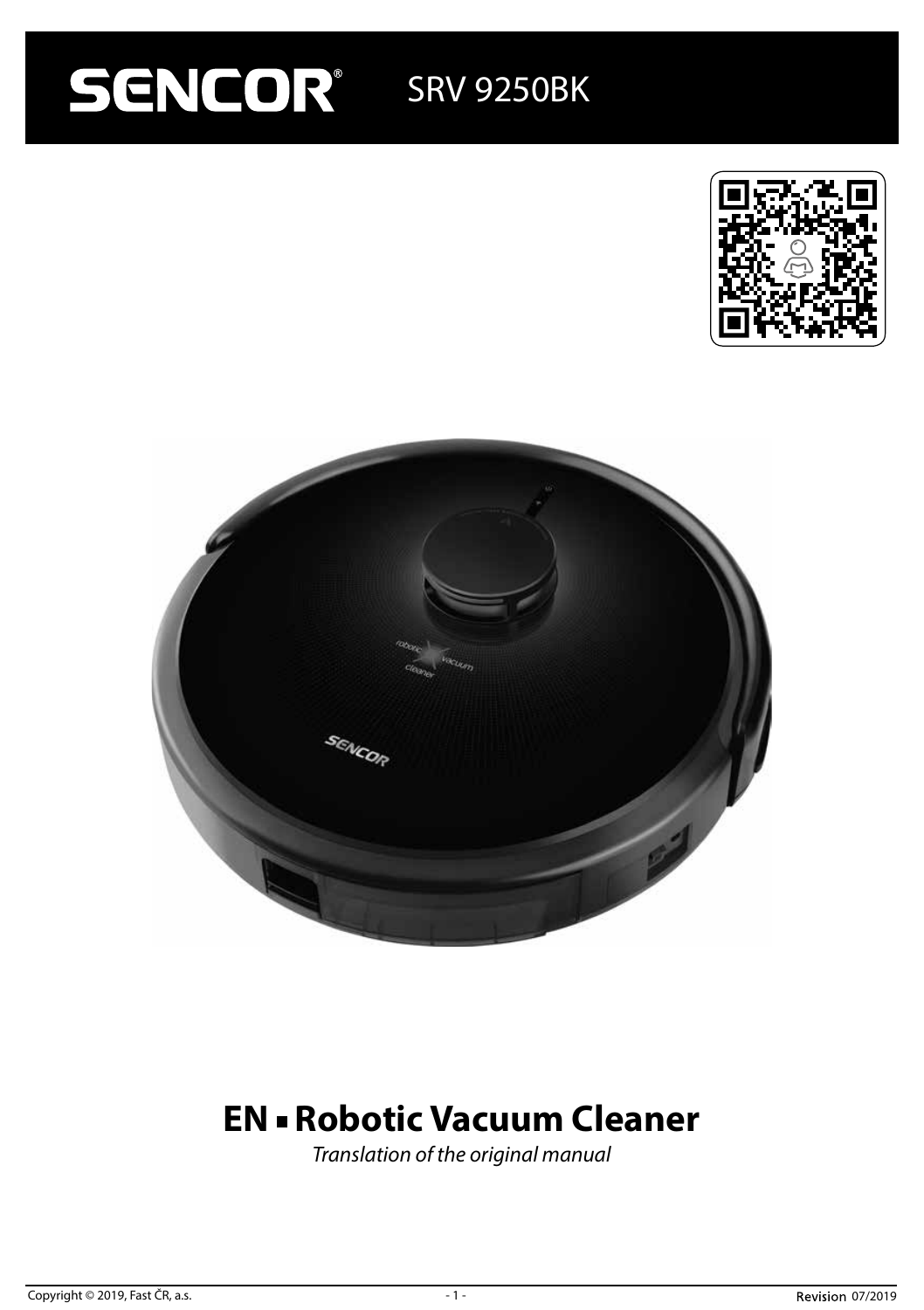# **READ CAREFULLY AND STORE FOR FUTURE USE.**

# **General warnings**

- This appliance may be used by children 8 years of age and older and by persons with physical or mental impairments or by inexperienced persons, if they are properly supervised or have been informed about how to use the product in a safe manner and understand the potential dangers.
- Children must not play with the appliance. Cleaning and maintenance performed by the user must not be performed by unsupervised children.
- In the event that the power cord is damaged, have it repaired at a professional service centre to prevent causing a dangerous situation. It is forbidden to use the appliance if it has a damaged power cord.
- The robotic vacuum cleaner must only be used with the original power adapter that came with it. In order to avoid a dangerous situation from arising, never use a different type of power adapter.

## **Electrical safety**

- Before connecting the adapter to a power socket check that the technical details on the rating label match the electrical voltage in the socket.
- Connect the power adapter only to a properly grounded power socket. Do not use an extension cord.
- Do not disconnect the power adapter from the power socket by pulling on the power cord. This could damage the power adapter or the power socket. Disconnect the power adapter from the power socket by pulling on the plug.
- Do not place the power cord of the power adapter over sharp objects. Make sure that the power cord does not hang over the edge of a table and that it is not touching a heated or hot surface.
- It is forbidden to use a power adapter with a damaged plug or power cord.
- For a replacement power adapter, please contact an authorised service centre
- Never use the power adapter supplied with this appliance for any other purposes.
- Keep the power adapter and its power cord dry.
- If the power cord of the power adapter is damaged, it must be replaced by the manufacturer, its service technician or by a similarly qualified person, as this will prevent a dangerous situation from arising.
- Do not connect and disconnect the power adapter cord to and from the power socket with wet hands.
- Do not uncover the electronic parts of the robotic vacuum cleaner or its battery. They do not contain any components repairable by the user. Have the appliance serviced by qualified persons.
- To charge the battery, only use the power adapter supplied with this robotic vacuum cleaner.
- To avoid any injury by electrical shock, do not spray the robotic vacuum cleaner with water and do not submerge it in water or any other liquid.
- If you will not be using the robotic vacuum cleaner for an extended period of time, take out the battery. Prior to taking out the battery, ensure that the robotic vacuum cleaner is disconnected from the power socket and that it is turned off using the main switch.
- Do not use the robotic vacuum cleaner when it is not working correctly, if it has been damaged or has been submerged in water.
- To avoid the danger of injury by electrical shock, do not repair the robotic vacuum cleaner yourself or make any adjustments to it. Have all repairs performed at an authorised service centre. Tampering with the robotic vacuum cleaner during the warranty period may void the warranty.
- Prior to cleaning or maintenance, always disconnect the robotic vacuum cleaner from the power socket and turn it off using the main switch.

## **Safety during use**

- This robotic vacuum cleaner is designed for use in households, offices and similar types of areas. Do not use it in industrial surroundings or outdoors.
- The robotic vacuum cleaner is not intended for vacuuming water and therefore must not be used in damp or wet areas, for example in laundries, bathrooms or around swimming pools. If it were to come into contact with water, the internal electronics of the vacuum cleaner would be destroyed.
- Do not use the robotic vacuum cleaner to vacuum the following items:
	- smouldering cigarettes, burning or flammable items, matches or ash;
	- water and other liquids;
	- sharp items, e.g. splinters, needles, pins, etc.;
		- flour, wall plaster and other building materials;
- larger pieces of paper or plastic bags, which can easily block the suction hole.
- Do not expose the robotic vacuum cleaner to direct sunlight and do not place it near an open fire or appliances that are a source of heat.
- Do not use the robotic vacuum cleaner on narrow raised surfaces such as tables, wardrobes, etc. If the vacuum cleaner does not have sufficient space for manoeuvring, it may fall and be damaged.
- Only use the robotic vacuum cleaner with the original accessories from the manufacturer.
- Ensure that the robotic vacuum cleaner has a dust filter correctly installed in the dust container before use.
- Before putting the robotic vacuum cleaner into operation, check that the entry door into your apartment or house is closed. From the floor surfaces, remove clothing, paper, toys, power or extension cords and other items that the vacuum cleaner could suck in or catch. Lift curtains and drapes that reach to the floor so that they do not get caught in the vacuum cleaner.
- Do not place any items on to the robotic vacuum cleaner and do not step or sit on it.
- If the robotic vacuum cleaner is running, watch out for children and household pets. ■ When the robotic vacuum cleaner is running, ensure that the air vents are not covered and that the suction hole is not blocked. Otherwise, the robotic vacuum cleaner may be damaged.
- Do not push on the laser navigation module or attempt to lift its cover. This could damage the module.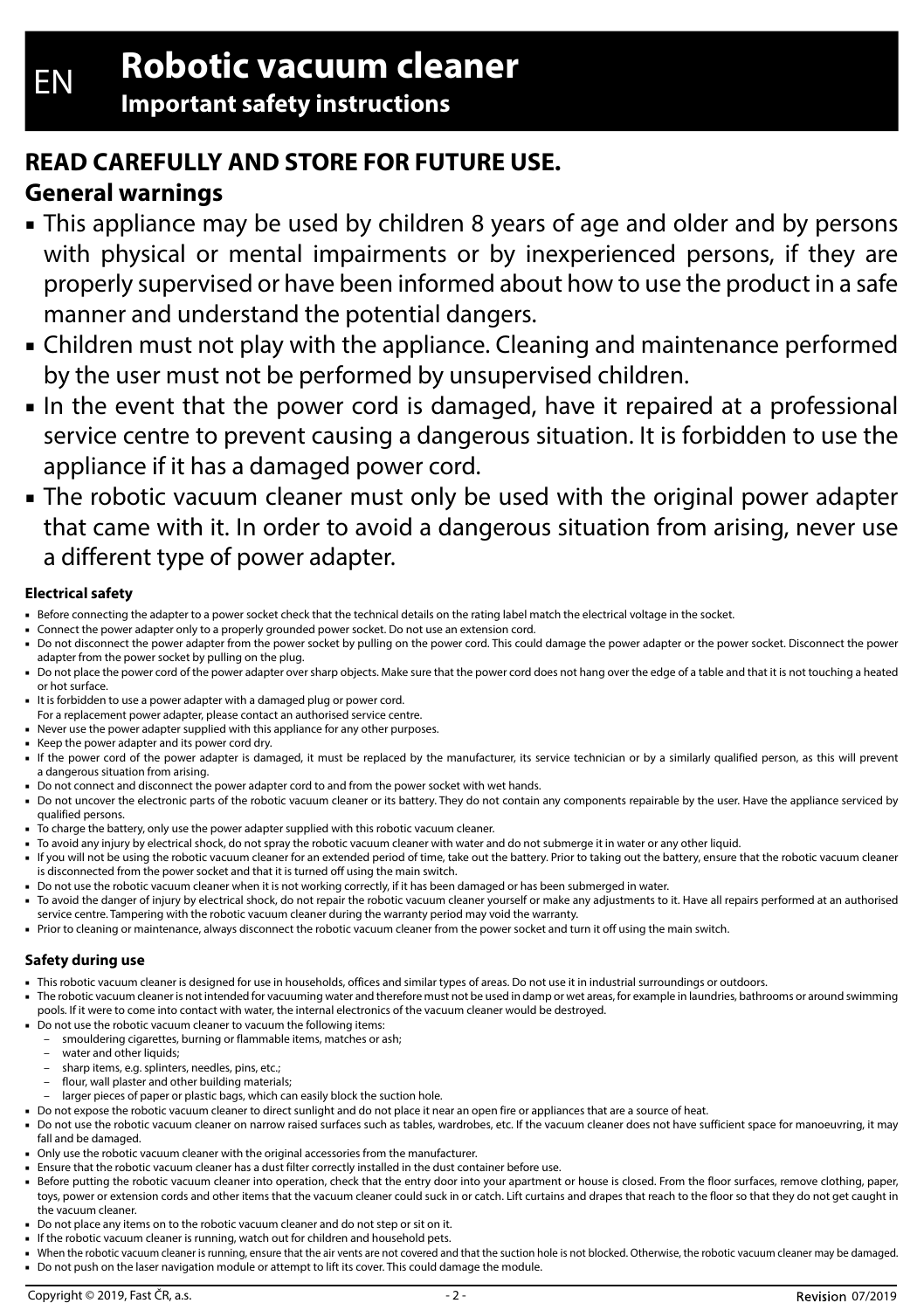# **SENCOR** SRV 9250BK



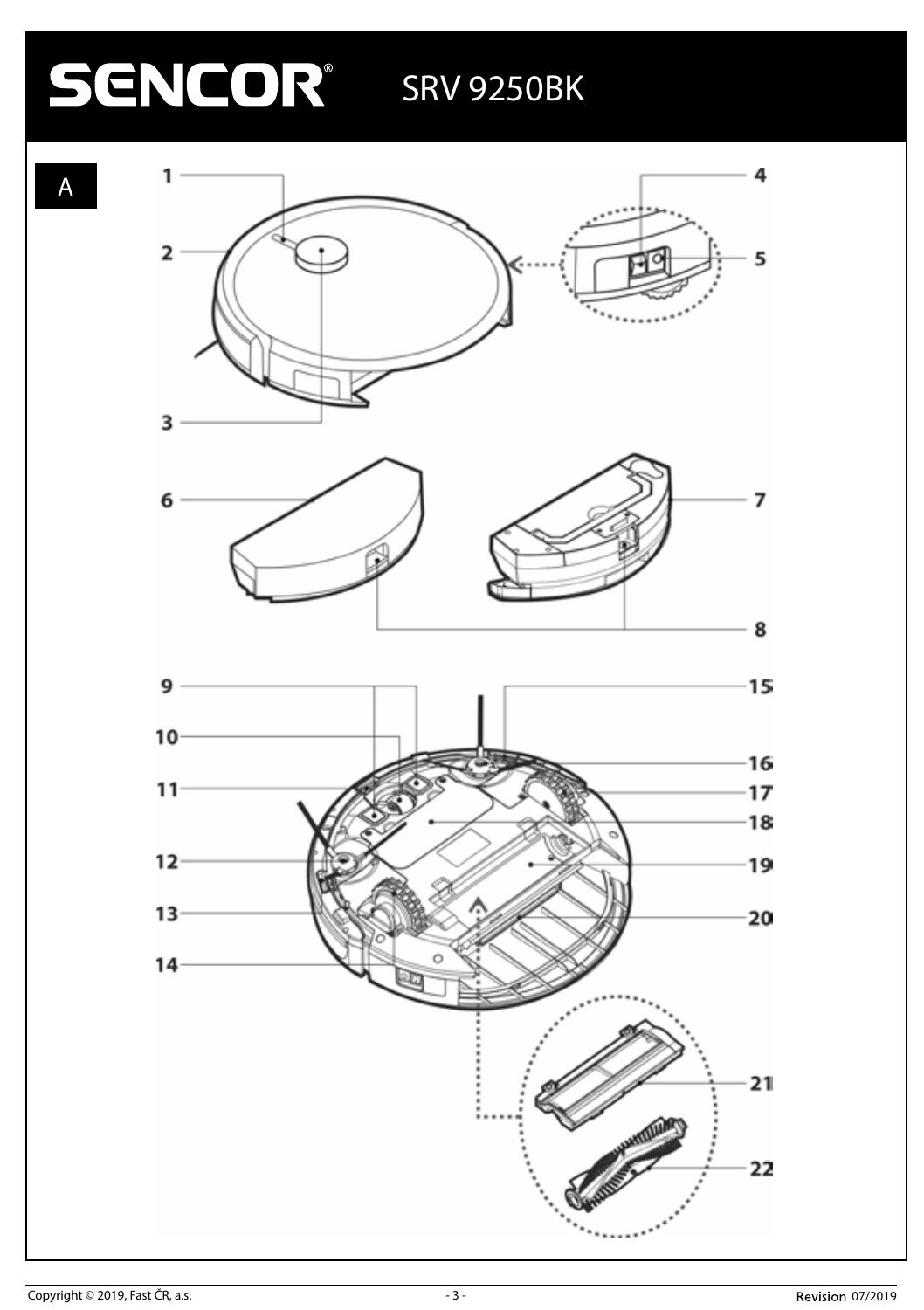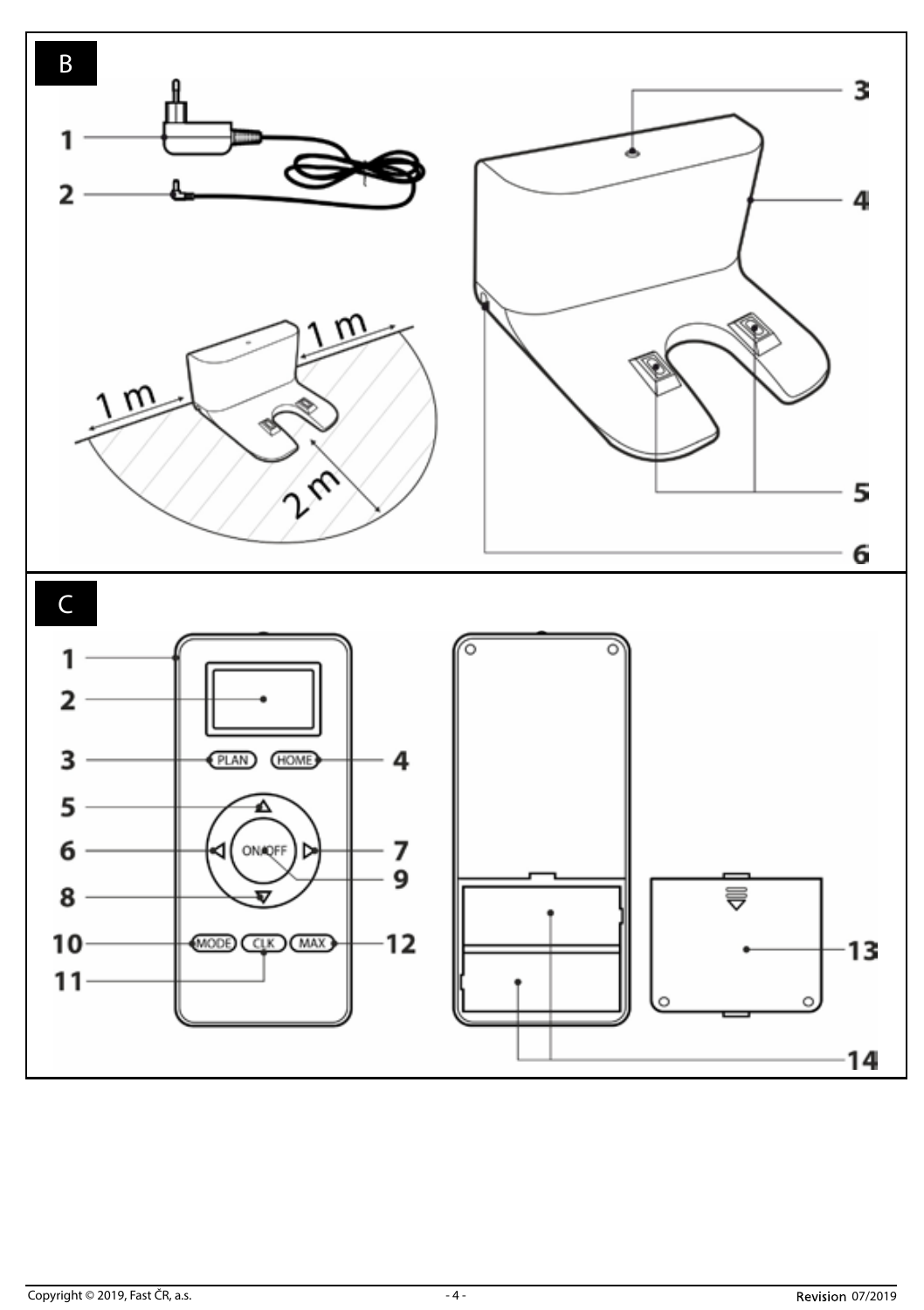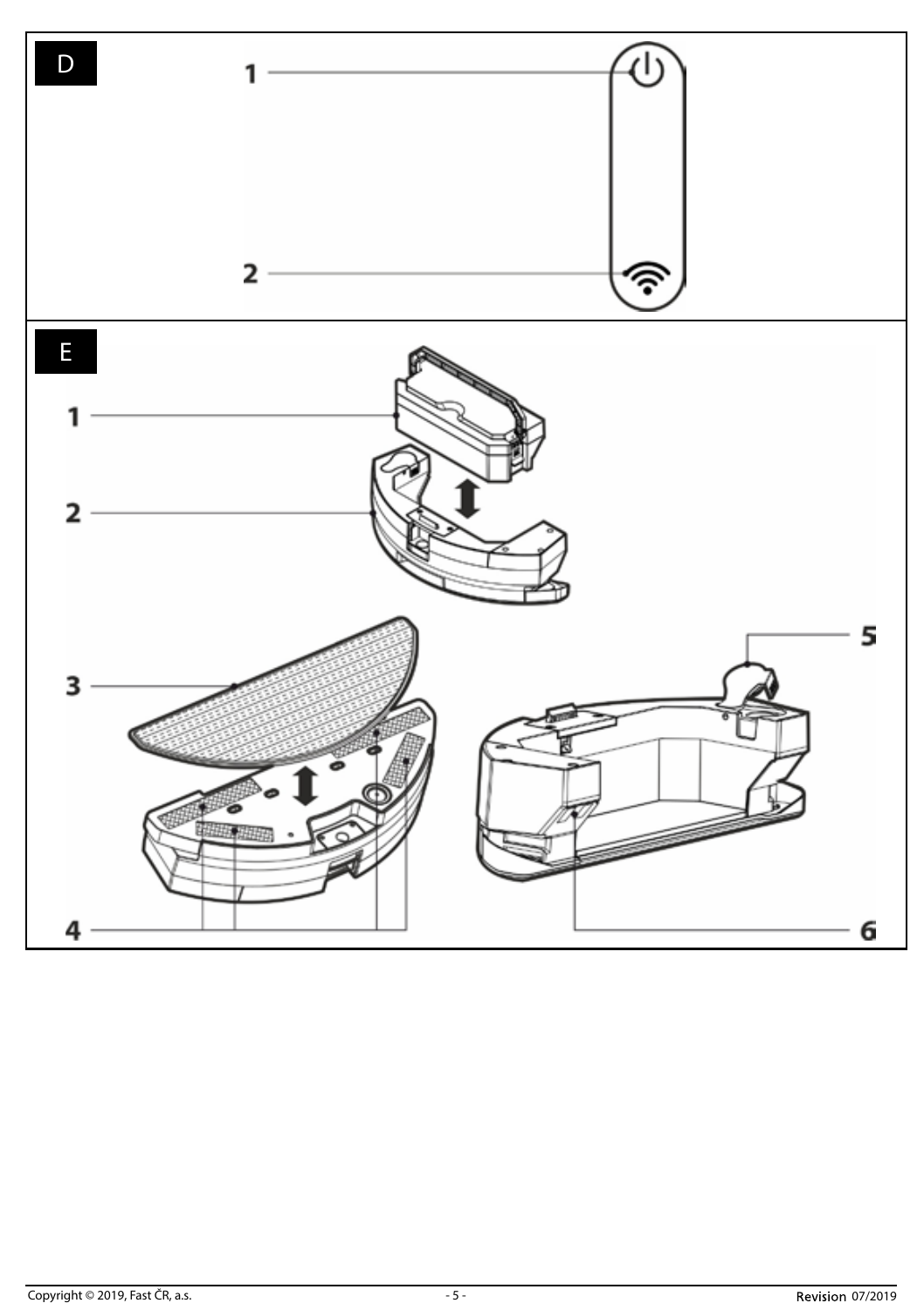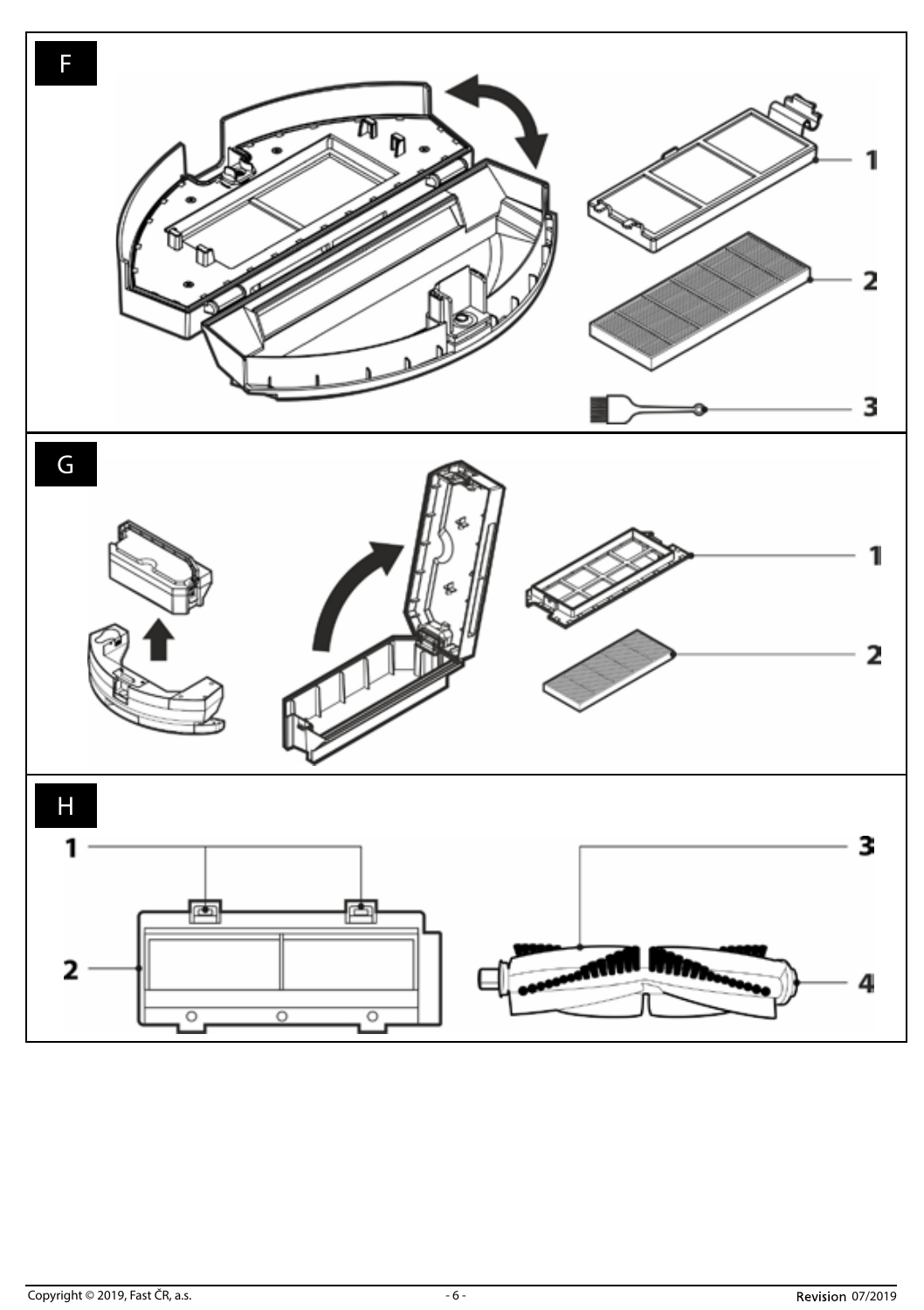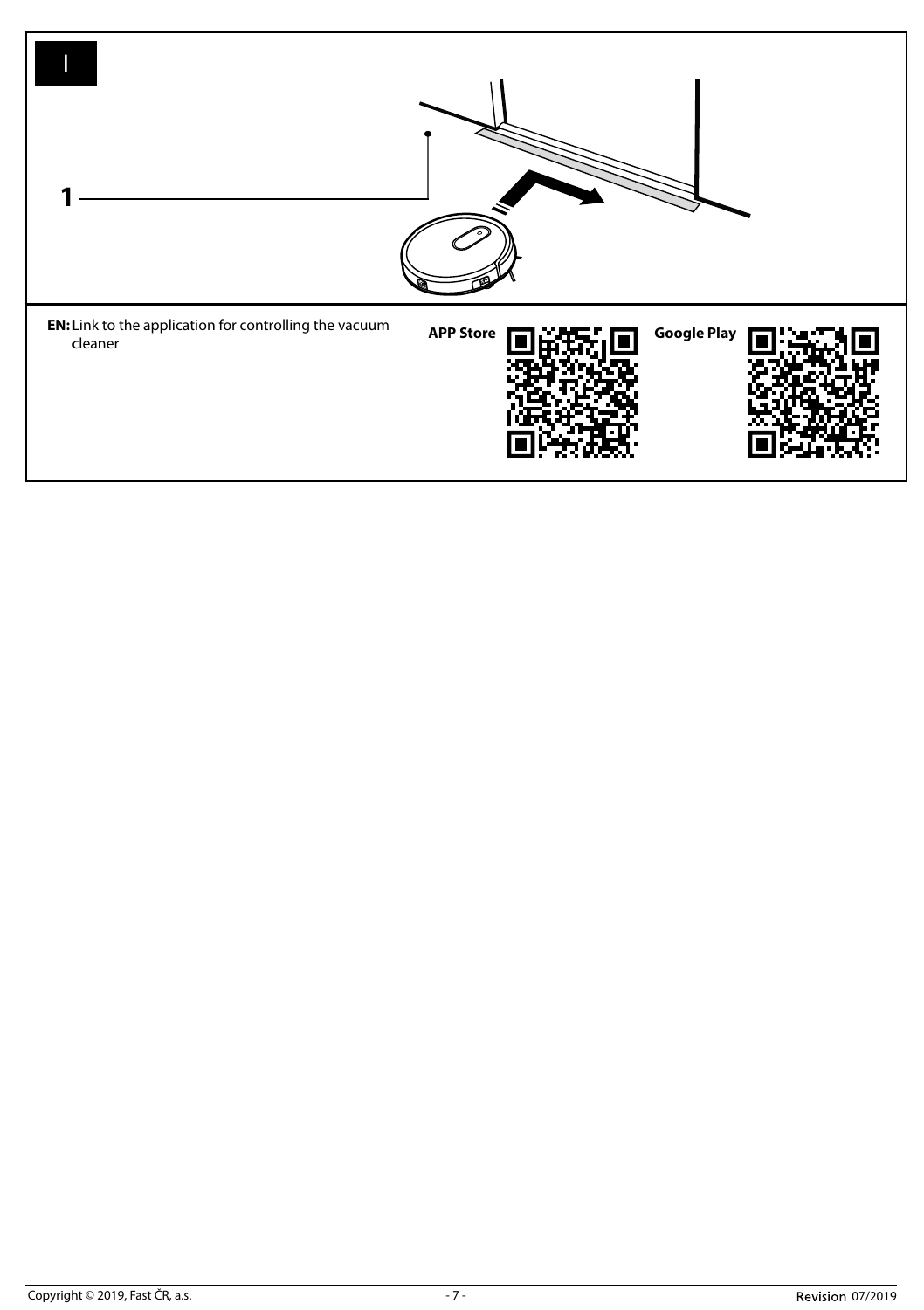# EN **Robotic vacuum cleaner**

**User's manual**

#### **BEFORE FIRST USE**

- Prior to using this appliance, please read the user's manual thoroughly, even in cases, when one has already familiarised themselves with previous use of similar types of appliances. Only use the appliance in the manner described in this user's manual. Keep this user's manual in a safe place where it can be easily retrieved for future use. In the event that you hand this appliance over to somebody else, make sure to also include this user's manual.
- We recommend saving the original cardboard box, packaging material, purchase receipt and responsibility statement of the vendor or warranty card for at least the duration of the legal liability for unsatisfactory performance or quality. In the event of transportation, we recommend that you pack the appliance in the original box from the manufacturer.
- Carefully unpack the appliance and take care not to throw away any part of the packaging before you find all the parts of the appliance.

#### **DESCRIPTION OF THE APPLIANCE AND ACCESSORIES**

| A1<br>A2<br>ΑЗ<br>Α4<br><b>A5</b><br>A8<br>A9            | Control panel<br>Bumper bar with an anti-collision<br>sensor<br>Laser navigation module<br>Main switch<br>Power adapter connector socket<br>A6 Dust container<br>A7 2-in-1 mop unit<br>Consists of a water tank, dust<br>container and a mop fabric<br>Container release latch<br>Charging contacts<br>A10 Front swivel wheel |                 | A11 Bottom anti-fall sensor, central<br>A12 Left rotary brush (L)<br>A13 Bottom anti-fall sensor, left<br>A14 Left motorised rubber wheel<br>A15 Bottom anti-fall sensor, right<br>A16 Right rotary brush (R)<br>A17 Right motorised rubber wheel<br>A18 Battery compartment cover<br>A19 Central rotary brush compartment<br>A20 Suction hole<br>A21 Central rotary brush cover<br>A22 Central rotary brush |  |
|----------------------------------------------------------|-------------------------------------------------------------------------------------------------------------------------------------------------------------------------------------------------------------------------------------------------------------------------------------------------------------------------------|-----------------|--------------------------------------------------------------------------------------------------------------------------------------------------------------------------------------------------------------------------------------------------------------------------------------------------------------------------------------------------------------------------------------------------------------|--|
| B1<br><b>B2</b><br><b>B3</b>                             | Power adapter<br>Power adapter plug<br>Power indicator                                                                                                                                                                                                                                                                        | B5<br><b>B6</b> | <b>B4</b> Charging station<br>Charging contacts<br>Power adapter plug socket                                                                                                                                                                                                                                                                                                                                 |  |
| C1<br>C <sub>2</sub><br>C3<br>C4<br>C5<br>C6<br>C7<br>C8 | Remote control<br>Display<br>Scheduled cleaning setting mode<br>Return to the charging station<br>button<br>Forward button<br>Left button<br><b>Right button</b><br>Reverse button                                                                                                                                            |                 | C9 Vacuum cleaner start / off button<br>C10 Cleaning mode selection button<br>C11 Time setting button<br>C12 Maximum cleaning mode in which<br>the vacuum cleaner cleans until the<br>battery is almost flat.<br>C13 Battery compartment cover<br>C14 Battery compartment<br>(2pcs $AAA \times 1.5V$ )                                                                                                       |  |
|                                                          | <b>D1</b> Power button                                                                                                                                                                                                                                                                                                        |                 | D <sub>2</sub> Wi-Fi indicator                                                                                                                                                                                                                                                                                                                                                                               |  |
| E1<br>E <sub>2</sub><br>E3                               | Dust container<br>Water tank<br>Mop fabric                                                                                                                                                                                                                                                                                    | E4<br>E5<br>E6  | Duster fastening velcro strips<br>Filling opening cap<br>Container contacts                                                                                                                                                                                                                                                                                                                                  |  |
| F1<br>F <sub>2</sub>                                     | <b>HFPA filter holder</b><br><b>HEPA filter</b><br>Highly effective air-borne particle                                                                                                                                                                                                                                        | F3              | filter able to capture even the finest<br>dust particles.<br>Cleaning brush                                                                                                                                                                                                                                                                                                                                  |  |
| G1                                                       | HEPA filter holder<br>G2 HFPA filter<br>Highly effective air-borne particle                                                                                                                                                                                                                                                   |                 | filter able to capture even the finest<br>dust particles.                                                                                                                                                                                                                                                                                                                                                    |  |
| H <sub>1</sub><br>Н2                                     | Latches<br>Rotary brush cover                                                                                                                                                                                                                                                                                                 | H3<br>H4        | Rotary brush<br><b>Brush bearings</b>                                                                                                                                                                                                                                                                                                                                                                        |  |

**I1** Magnetic tape

#### **PURPOSE OF USE AND FEATURES OF THE ROBOTIC VACUUM CLEANER**

- The robotic vacuum cleaner is intended for cleaning various types of hard floors such as wooden or laminate floating floors, tiles, vinyl, etc. and carpets with a low pile height. While vacuuming, it effectively combines various routes to optimally clean the entire floor area.
- The suction hole effectively removes hair, animal fur, etc. The two side rotary brushes brush dirt out of hard-to-reach places along walls and furniture and out of corners. The motorised rubber wheels protect sensitive floors against scratching and can travel over threshold strips up to a height of 1 cm and ride on to a 2 cm high carpet.
- The suspended bumper enables the vacuum cleaner to dampen the approach to an obstacle and to efficiently clean around it. The infrared sensors in the front bumper prevent the robotic vacuum cleaner from colliding with obstacles. Safe operation in rooms with stairs is made possible by the bottom anti-stair-fall sensors.
- Another advantage of the a robotic vacuum cleaner is the mop function, which enables dry and wet wiping of smooth hard floor surfaces. While wiping, the vacuum cleaner vacuums small bits of dirt and dust from the floor to prevent the mop fabric

from being excessively soiled during the cleaning cycle. When the vacuum cleaner finishes cleaning, it will automatically shut off the supply of water and thereby limit it leaking on to the floor.

- For easy identification of the operating state, the button on the cover has an indicator light the colour of which indicates low battery voltage (lit red), battery charging (flashing alternately red and blue), full charge and operation (lit blue). Apart from the indicator lights, the vacuum cleaner also has audio signals and voice messages that accompany certain functions or error states of the vacuum cleaner, see chapter VOICE MESSAGES.
- The remote control facilitates convenient control, enabling the vacuum cleaner to be turned on and off, to be set to the automatic cleaning mode, to select an operating mode, to send the robotic vacuum cleaner to the charging station or to set scheduled cleaning.
- The vacuum cleaner is equipped with GYRO MAPPING function (orientation in space), which can identify the space geometry of a room in which it is cleaning, thereby the vacuum cleaner is able to better clean the floor. The vacuum cleaner is also equipped with laser navigation by means of which it maps out each room and then starts to clean it systematically. Both functions are built-in and cannot be affected in any way.

#### **PREPARING THE ROBOTIC VACUUM CLEANER FOR OPERATION INSTALLING AND USING THE ROTARY BRUSHES**

- The rotary brushes A12 and A16 are intended for smooth floor surfaces and ensure effective cleaning in corners, along walls and furniture.
- Turn the vacuum cleaner upside down. Gradually push the rotary brushes precisely and with force on to the pins that are intended for them. While doing this, make sure that the marks **L** and **R** both on the brushes and on the vacuum cleaner match. Turn the vacuum cleaner back over to the operating position.
- When using the vacuum cleaner to clean rooms with carpets, remove the rotary brushes. When removing them, proceed in the reverse sequence to their installation.

#### **INSERTING AND REMOVING THE BATTERY**

- The robotic vacuum cleaner is equipped with a Li-ion battery. If the battery is packed separately, it is necessary insert it into the vacuum cleaner before first use. Use only the original battery type.
- Make sure that the vacuum cleaner is turned off with the main switch **A4**. Turn the vacuum cleaner upside down and screw off the cover **A18**.
- Remove the vacuum cleaner connector from the battery compartment. Connect the battery connector to it. The battery can only be connected in one direction.
- Screw the cover **A18** back on and turn the vacuum cleaner back over to the operating position.
- Remove the battery in reverse sequence. Prior to removing it, always check that the vacuum cleaner is turned off using the main switch. The fabric strips on the body of the battery make battery removal easier.
- When the vacuum cleaner will not be used for an extended period of time, take out the battery and store it in a dry, clean and cool place out of children's reach.

#### **LOCATION OF THE CHARGING STATION**

- The charging station **B4** serves to automatically recharge the battery and the vacuum cleaner must have good access to it.
- Locate the charging station against a wall on a hard, even and dry surface within reach of a power socket. Make sure that there are no stairs or obstacles within a distance of 1 m on the left and right of the charging station and within a distance of 2 m in front of the charging station, that would prevent the vacuum cleaner from finding the charging station and docking successfully.
- Insert the power adapter plug **B2** into socket **B6** of the charging station, and insert the power cord plug into a power socket. Place the power cord in such a way that it does not tangle into the cleaning brushes of the vacuum cleaner.
- In the event that the vacuum cleaner is not used for an extended period of time, disconnect the charging station from the power socket and store it in a dry, clean and cool place.

#### **CHARGING THE BATTERY FOR THE FIRST TIME**

**Note:**



Prior to charging the battery, the vacuum cleaner must be turned on using the main switch **A4**.

- Before using the vacuum cleaner for the first time, it is necessary to fully charge the battery for at least 5 hours.
- Check that the charging station is correctly positioned and connected to a power socket according to chapter Location of the charging station. Turn on the main switch **A4** of the vacuum cleaner, grasp the robotic vacuum cleaner and manually place it into the charging station so that the charging contacts **A9** on the underside of the vacuum cleaner and the charging contacts **B5** on the charging station are connected. When the contacts are connected, the charging process will start.
- The vacuum cleaner can also be charged without using the charging station. Insert the plug **B2** of the power adapter **B1** into socket **A5** of the vacuum cleaner, and insert the power cord plug into a power socket.
- During the charging process, the indicator light on button **D1** will alternately flash blue and red.
- When the battery is fully charged, the indicator light of button **D1** will remain permanently lit blue and the process will end automatically. The vacuum cleaner is now ready for use.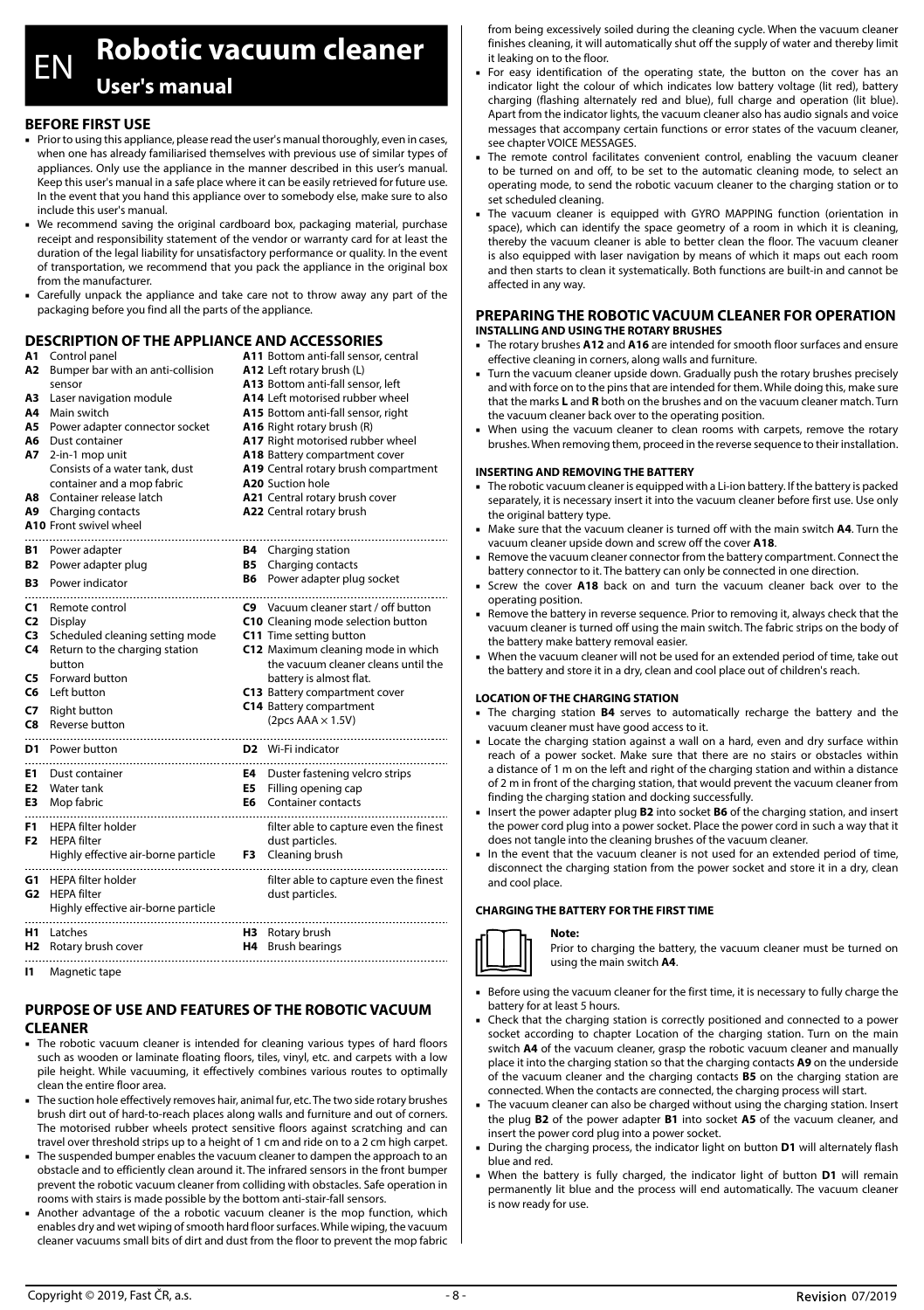#### **INSERTING AND REPLACING BATTERIES IN THE REMOTE CONTROL**

■ Push down the latch of cover **C13** on the rear side of the remote control **C1** to release it and remove the cover.

- Insert two type AAA (1.5 V) batteries into the remote control. When inserting the batteries, ensure the correct polarity as shown inside the battery compartment **C14**. Put the cover **C13** back on and click it into place.
- In the event that the batteries are flat, replace them with new ones. Do not combine various types of batteries or new and old batteries.
- The signal range of the remote control is approximately 6 m.

#### **SETTING THE SYSTEM TIME OF THE ROBOTIC VACUUM CLEANER**

- The system time of the vacuum cleaner is the actual time according to your time zone. It must be correctly set if you wish to use the scheduled cleaning function.
- In the stand-by mode or in the charging in the charging station mode, hold down button **C11** (CLK) until the time setting value (hours and minutes) starts flashing on the display **C2**.
- **•** Using buttons **C5** ( $\triangle$ ) or **C8** ( $\nabla$ ) set the time values. Toggle between the hour and minute numbers using buttons **E6** (<) or **C7** ( $\triangleright$ ).
- Confirm the set time by pressing button **C11** (CLK). 1× beep will be made and the set time will be saved to memory as the system time.
- If you do not perform any changes within 10 seconds, the system time setting mode will automatically be cancelled and the time will not be saved to memory.

#### **DEFINING THE VACUUMING AREA USING MAGNETIC TAPE**

- The magnetic tape **I1** serves to define the vacuuming area without you having to close doors or place artificial obstacles in the path of the vacuum cleaner. The vacuum cleaner will recognise the magnetic tape and will not travel over it. It will start cleaning in another direction.
- Place the magnetic tape before the place that the robotic vacuum cleaner should not clean, for example room doorway, carpet, cables on the floor or a staircase with rounded corners, etc.
- To help the magnetic tape adhere better, you can attach it to the perimeter using standard double-sided tape. It can also be cut into smaller pieces as required. Additional tape can be purchased to extended the defined area.

#### **Note**:

The magnetic tape must be put down prior to every cleaning session because the robotic vacuum cleaner does not store the boundaries in memory.

#### **OPERATING THE ROBOTIC VACUUM CLEANER**

**Note:** Before starting the vacuum cleaner, always make sure that either the dust container **A6** or the complete mop unit **A7** including the respective HEPA dust filters is inserted inside.

#### **TURNING ON THE ROBOTIC VACUUM CLEANER**

- Turn on the power supply to the vacuum cleaner using the main switch **A4**.
- Press button **D1**. The button's indicator will start flashing blue. When the indicator is permanently lit blue, the vacuum cleaner is in stand-by mode and ready for operation.

#### **STAND-BY MODE**

- The stand-by mode means that the vacuum cleaner is ready for operation. Button **D1** is backlit in blue colour.
- Set the vacuum cleaner to the stand-by mode by pressing button **D1** on the vacuum cleaner or buttons **C9** (ON/OFF) on the remote control either by turning on the power supply using main switch or whenever while the vacuum cleaner is running.

#### **SLEEP MODE**

- The sleep mode serves to save the battery's capacity. The vacuum cleaner enters sleep mode either automatically after ten minutes of inactivity or when it is unable to dock in the charging station. The backlight on button **D1** will turn off and the vacuum cleaner will automatically switch to the sleep mode.
- To wake the vacuum cleaner from the sleep mode to the stand-by mode, press button **D1** on the vacuum cleaner or the control button **C9** (ON/OFF) on the remote control.



**Note:** When the vacuum cleaner is in sleep mode, it is not possible to wake it up using the mobile phone application. In sleep mode, it reacts only to buttons **D1** or **C9** (ON/OFF) on the remote control.

#### **TURNING VOICE MESSAGES ON/OFF**

- If you prefer not to have the vacuum cleaner make system voice messages, deactivate this function by simultaneously pressing buttons **C3** (PLAN) and **C4** (HOME) on the remote control. The vacuum cleaner will only make beeps.
- If you wish to reactivate the voice messages, again simultaneously press the buttons **C3** (PLAN) and **C4** (HOME).

#### **TURNING OFF THE ROBOTIC VACUUM CLEANER**

■ If you wish to completely turn off the vacuum cleaner, set the main switch **A4** to position **0** (off). The backlight on button **D1** will turn off and the power supply will be shut off. When the vacuum cleaner is turned off, it will not respond to any button.

#### **SELECTING THE ROBOTIC VACUUM CLEANER CLEANING MODE**

Before starting the cleaning process, check that the entry door into your apartment or house is closed. From the floor surfaces, remove clothing, paper, toys, power or extension cords and other items that the vacuum cleaner could suck in or catch. Lift curtains and drapes that reach to the floor so that the vacuum cleaner does not catch them.

#### **Tip:**

Ξ

When vacuuming in a new environment for the first time, carefully observe the movement of the vacuum cleaner. You can thereby recognise problematic obstacles and remove them for the next cleaning session.

#### **AUTOMATIC CLEANING MODE**

Press button **D1** or button **C9** (ON/OFF) on the remote control. The vacuum cleaner will enter the automatic cleaning mode, in which it effectively combines various routes to achieve an optimal clean of the entire floor area. As soon as the vacuum cleaner finishes cleaning, it will seek out the charging station and dock there to recharge.

#### **MAXIMUM POWER MODE**

■ Press button **C12** (MAX) on the remote control. The vacuum cleaner will enter the cleaning mode, in which it effectively combines various routes to achieve an optimal clean of the entire floor area. This mode is characterised by increased motor and central rotary brush power for the purpose of achieving the most effective cleaning process.

#### **SILENT CLEANING MODE**

Repeatedly press button C10 (MODE) on the remote control so that display C2 shows **MODE1**. The vacuum cleaner will enter the silent cleaning mode in which the fan speed and suction power is reduced. Cleaning is performed as quietly as possible without interrupting you during work or while you are relaxing. After finishing cleaning, it will seek out the base station for recharging.

#### **AUTOMATIC MOVEMENT MODE**

■ Repeatedly press button **C10** (MODE) on the remote control until **MODE2** appears on the display **E2**. The vacuum cleaner will enter the automatic movement mode in zig-zag style. After finishing cleaning, it will seek out the base station for recharging.

#### **INTENSIVE CLEANING MODE**

■ Repeatedly press button **C10** (MODE) on the remote control so that display **E2**  shows **MODE3**. The vacuum cleaner will enter a mode in which the fan speed and suction power is increased. It will then end the cleaning process and seek out the charging station in order to recharge itself.

#### **PAUSING THE CLEANING PROCESS**

■ Press button **D1** or **C9** (ON/OFF) on the remote control at any time during the cleaning process to stop the vacuum cleaner in the place where it is cleaning.

#### **USING THE MOP UNIT**

■ The mop unit is used for simultaneous vacuuming and dry or wet wiping of smooth floor surfaces. It consists of the removable dust container **E1**, water tank **E2** and the mop fabric **E3**. The water tank is equipped with an electronically-controlled water pump that automatically doses the water on to the fabric and also stops dosing water at the end of the cleaning process to prevent water from leaking on to the floor or the charging station.

#### **Attention:**

Only use the mop unit intended for this type of robotic vacuum cleaner.

Do not use the water tank **E2** without the mop fabric attached. The mop unit is not intended for cleaning carpets.

### $\bullet$ **Dry wiping of floors**

- Dry wiping is used for removing fine dust and floor polishing.
- If the mop unit is inserted inside the vacuum cleaner, press latch **A8** and slide the unit out of the vacuum cleaner.
- Attach the mop fabric to the underside of the water tank using the velcro zip **E4** on the water tank and insert the unit back into the vacuum cleaner.
- Start the vacuum cleaner.

#### **Wet wiping of floors**

- Wet wiping is used for cleaning away minor dirt and floor polishing
- If the mop unit is inserted inside the vacuum cleaner, press latch **A8** and slide the unit out of the vacuum cleaner.
- Slide the dust container out of the water tank.
- Attach the mop fabric to the underside of the water tank using the velcro zip **E4** on the water tank.
- Open the cap **E5** and fill the tank with water. Properly insert the cap back in. Wipe any excess water off the water tank. Take special care to ensure that the contacts **E6** are dry.



For wiping, we recommend using clean water. If you use a cleaning agent, it may foam up and thereby worsen the dripping of the water on to the fabric, or potentially cause smudges on the floor after it dries.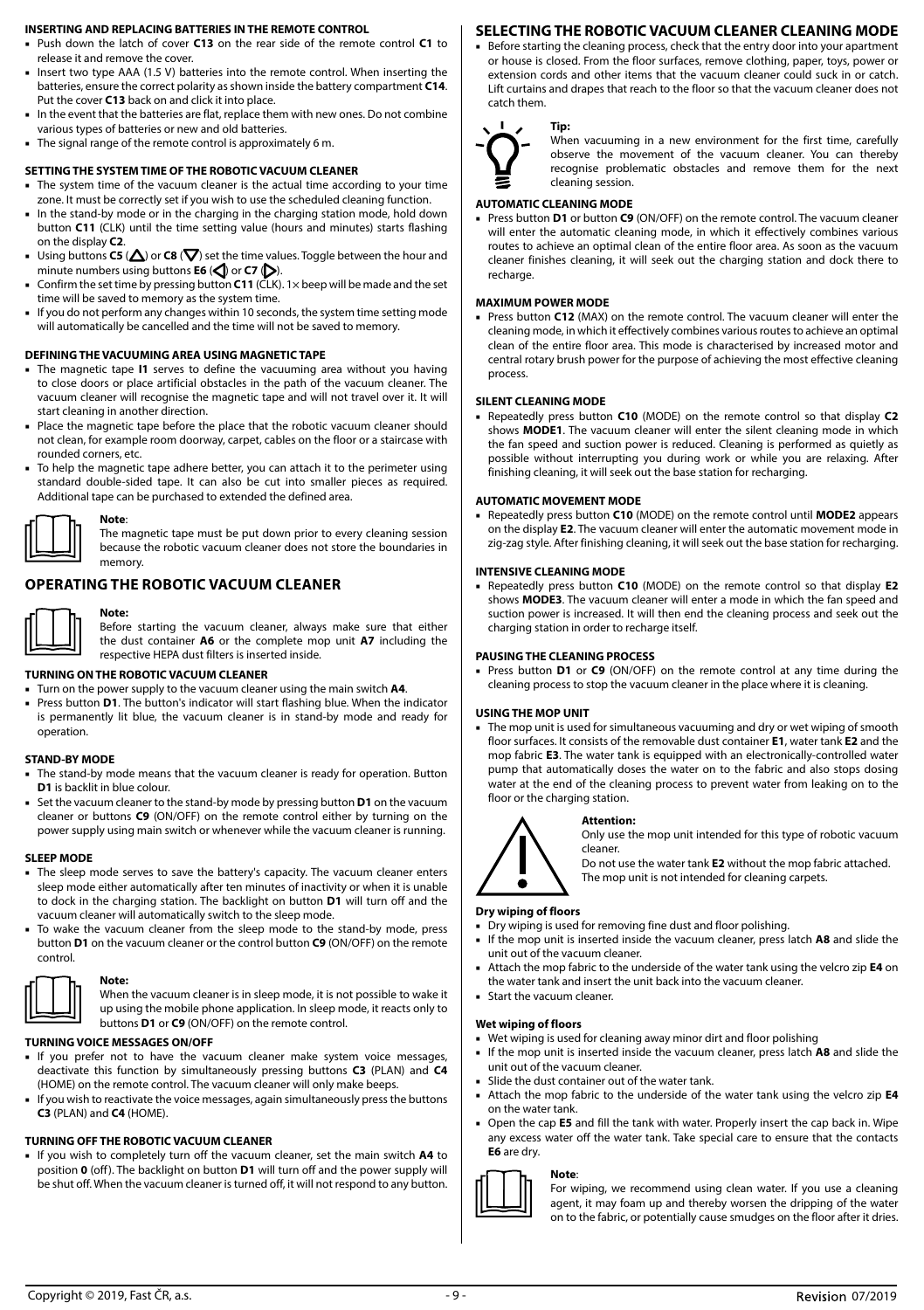- Insert the dust container back into the water tank and insert this assembly back into the vacuum cleaner.
- Start the vacuum cleaner.

#### **SCHEDULED CLEANING Note:**



The scheduled cleaning time setting is based on the system time of the vacuum cleaner. Therefore, before setting the scheduled cleaning time, it is necessary to correctly set the system time as described in chapter SETTING THE SYSTEM TIME OF THE ROBOTIC VACUUM CLEANER.

- This function enables scheduling the vacuum cleaner to automatically start cleaning at a certain time once per day. If you use the application, it is possible to schedule a cleaning time for every day at a different time. Please follow the instructions in the application.
- This function behaves as a delayed start, so you are actually setting a delayed cleaning time. Example: If the current time on the vacuum cleaner is 5:00 p.m. then by setting the scheduled cleaning time to 2:30 the vacuum cleaner will automatically start cleaning only at 7:30 p.m. If you leave the main switch of the vacuum cleaner turned on, then the same cleaning process will be repeated at 7:30 p.m. every day thereafter.

#### **Attention:**



Never use the delayed cleaning function for wet wiping when the water tank is filled with water. This could result in excessive wetting of the floor in the vicinity of the charging station.

# **Setting scheduled cleaning:**<br>In the stand-by mode or in

- In the stand-by mode or in the charging in the charging station mode, hold down button **C3** (PLAN) until the time setting value starts flashing on the display **C2**.
- **Using buttons <b>C5** ( $\Delta$ ) or **C8** ( $\nabla$ ) set the time values. Toggle between the values using buttons  $C6$  ( $\bigcirc$ ) or  $C7$  ( $\bigcirc$ ).
- Confirm the set time by pressing button **C9** (ON/OFF). 1× beep will be made and the set time will be saved to memory as the automatic cleaning time. The vacuum cleaner will clean at this time every day.



**Note:** If you turn off the robotic vacuum cleaner using the main switch, the scheduled cleaning time will be deleted. If you wish to use automatic cleaning, then it is necessary to leave the vacuum cleaner in the charging station.

#### **Cancelling scheduled cleaning**

- Hold down button **C3** (PLAN). The set automatic cleaning time will start flashing on the display **C2**.
- Hold down button **C9** (ON/OFF) until 00:00 appears on the display. Pressing button **C9** again will cancel the set time and the vacuum cleaner will beep 2×.
- Hold down button **C3** (PLAN) to return to the display of the system time.

#### **CONTROLLING THE ROBOTIC VACUUM CLEANER USING THE MOBILE APPLICATION**

- The vacuum cleaner can also be controlled using a smartphone or tablet. The application enables you to select the cleaning mode, stop the cleaning process or send the vacuum cleaner to the charging station; it provides an overview of how much time was spent cleaning and about the condition of the vacuum cleaner.
- The application is freely available in the **Apple App Store** or **Google Play Store**. This link for this application is found in the picture part of this user's manual.



#### **Note:**

The robotic vacuum cleaner supports Wi-Fi in the 2.4 GHz frequency band. If unsure about which standards are used by your Wi-Fi network and your router, please contact your internet service provider or the manufacturer of the router.

■ After downloading and installing it, the application will guide you through the process for connecting the vacuum cleaner to your Wi-Fi network. The pairing of the vacuum cleaner with your Wi-Fi is indicated by symbol **D2** being lit.

### **CHARGING THE ROBOTIC VACUUM CLEANER**

#### **AUTOMATIC CHARGING**

- As soon as the vacuum cleaner detects low voltage of the battery during operation, it will automatically start to seek out the charging station. In order for it to find it and dock, it needs to find the infrared signal transmitted by the charging station. For this reason, we recommend leaving the charging station constantly connected to the power source and located in accordance with the instructions provided in chapter LOCATION OF THE CHARGING STATION.
- After docking in the charging station, the charging cycle will commence. A complete charge takes approximately 4 to 7 hours. The actual charging time depends on the power level of the battery. A fully charged battery will provide up to 120 minutes of operation.
- During the charging process, the indicator light on button **D1** will alternately flash red and blue.
- When the battery is fully charged, the indicator light of button **D1** will remain permanently lit blue and the process will end automatically.
- In the event that the charging contacts are disconnected during the charging cycle, the vacuum cleaner will move away from the charging station and then re-dock itself to resume the charging process, unless it is prevented from doing so by an obstacle. In the event of a power outage, the charging cycle will be interrupted and will continue after the power supply is renewed. In the event that the maximum

charging current is exceeded, the charging station will automatically interrupt the charging cycle.

#### **MANUAL CHARGING**

- If the vacuum cleaner is located away from the charging station and detects a low battery voltage then button **D1** will be lit red. Press button **C4** (HOME) on the remote control. The vacuum cleaner will automatically seek out the charging station and start automatic charging as described in the previous chapter.
- If the battery is so flat that the vacuum cleaner is unable to seek out the charging station then it is necessary to dock the vacuum cleaner into the charging station by hand. Grasp the vacuum cleaner and manually place it into the charging station so that the charging contacts on the underside of the vacuum cleaner and the charging contacts on the charging station are connected. When the contacts are connected, charging will start.
- The vacuum cleaner can also be charged without using the charging station. Insert the power adapter connector into socket **A5** on the side of the vacuum cleaner and insert the power adapter plug into a mains socket.

#### **CARING FOR THE BATTERY**

- We recommend that you do not interrupt the charging cycle and maintain the battery in a charged state.
- Do not leave the vacuum cleaner standing fully charged or completely flat for an unnecessarily long period of time.
- A battery that is allowed to remain flat for a long time may self-discharge below a permissible level and thereby cause irreparable damage to itself.

#### **TROUBLESHOOTING**

| <b>PROBLEM</b>                                                               | <b>POSSIBLE CAUSE</b>                                                      | <b>SOLUTION</b>                                                               |
|------------------------------------------------------------------------------|----------------------------------------------------------------------------|-------------------------------------------------------------------------------|
| The vacuum<br>cleaner cannot                                                 | The battery is not inserted<br>correctly in the robotic<br>vacuum cleaner. | Insert the battery according<br>to the instructions in this<br>user's manual. |
| be turned on.                                                                | The battery is flat.                                                       | Charge the battery.                                                           |
| The vacuum<br>cleaner is on,<br>but it is not<br>vacuuming dust<br>and dirt. | The dust container is full.                                                | Empty the dust container.                                                     |
|                                                                              | The dust filter is not properly<br>installed in the dust container.        | Properly install the dust filter<br>into the dust container.                  |
| The vacuum<br>cleaner travels<br>only backwards                              | The vacuum cleaner was<br>placed on a floor that is<br>too dark.           | Move the vacuum cleaner to<br>a lighter-coloured floor and<br>start it again. |
| when it is turned<br>on.                                                     | An anti-fall sensor is dirty.                                              | Clean the anti-fall sensors.                                                  |
| The rotary<br>brushes are                                                    |                                                                            | Dip them in warm water to<br>renew their original shape.                      |
| deformed and<br>do not sweep up<br>dust and dirt.                            | The brushes are worn out.                                                  | Contact the vendor or service<br>centre and order new brushes.                |

#### **VOICE MESSAGES AND LIGHT SIGNALS**

| <b>COLOUR OF BUTTON D1</b> | <b>MEANING</b>                    |
|----------------------------|-----------------------------------|
| White - flashing slowly    | Starting / charging               |
| White - lit                | Stand-by mode / charging complete |
| Red - flashing slowly      | Low battery voltage               |
| Red - flashing quickly     | Frror                             |

| <b>COLOUR OF BUTTON D2</b> | <b>MEANING</b>          |
|----------------------------|-------------------------|
| Blue - flashing quickly    | Wi-Fi settings complete |
| Blue - flashing slowly     | Connecting to Wi-Fi     |
| Blue - lit                 | Connected to Wi-Fi      |
| Red - flashing slowly      | Wi-Fi connection error  |

#### **CLEANING AND MAINTENANCE**

- Prior to cleaning it, always turn off the vacuum cleaner using the main switch **A4**.
- For cleaning, never use abrasive cleaning products, solvents, etc.
- Neglecting cleaning and maintenance may negatively affect the working order of the vacuum cleaner and lead to its reduced performance.

#### **DUST CONTAINER AND DUST FILTER**

- Empty out the dust container **A6** after every use and clean it regularly. Press latch **A8** to slide the dust container out of the vacuum cleaner, open it and tip out the dirty material. For hygiene reasons, we recommend doing this away from living areas.
- Release the filter holder **F1** and the dust filter **F2** and take them out of the water tank.